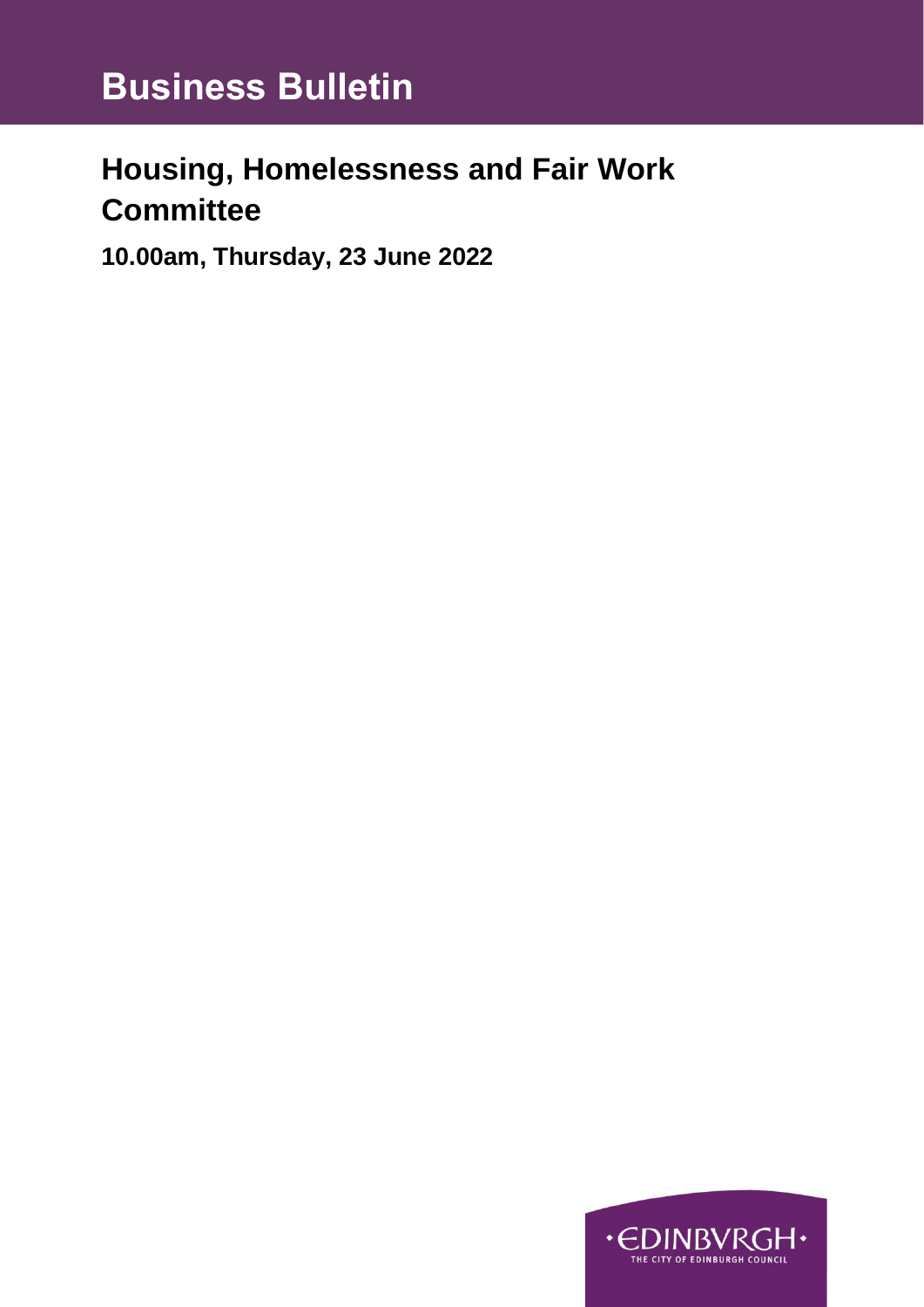# **Housing, Homelessness and Fair Work Committee**

| <b>Convener:</b>                            | <b>Members:</b>                                                                                                                                                                                                                                                          | <b>Contact:</b>                                                       |
|---------------------------------------------|--------------------------------------------------------------------------------------------------------------------------------------------------------------------------------------------------------------------------------------------------------------------------|-----------------------------------------------------------------------|
| Convener:<br><b>Councillor Jane Meagher</b> | <b>Councillor Graeme Bruce</b><br><b>Councillor Jack Caldwell</b><br><b>Councillor Kate Campbell</b><br><b>Councillor Stuart Dobbin</b><br><b>Councillor Pauline Flannery</b><br><b>Councillor Simita Kumar</b><br><b>Councillor Ben Parker</b><br>Councillor Iain Whyte | <b>Jamie Macrae</b><br><b>Committee Officer</b><br>Tel: 0131 553 8242 |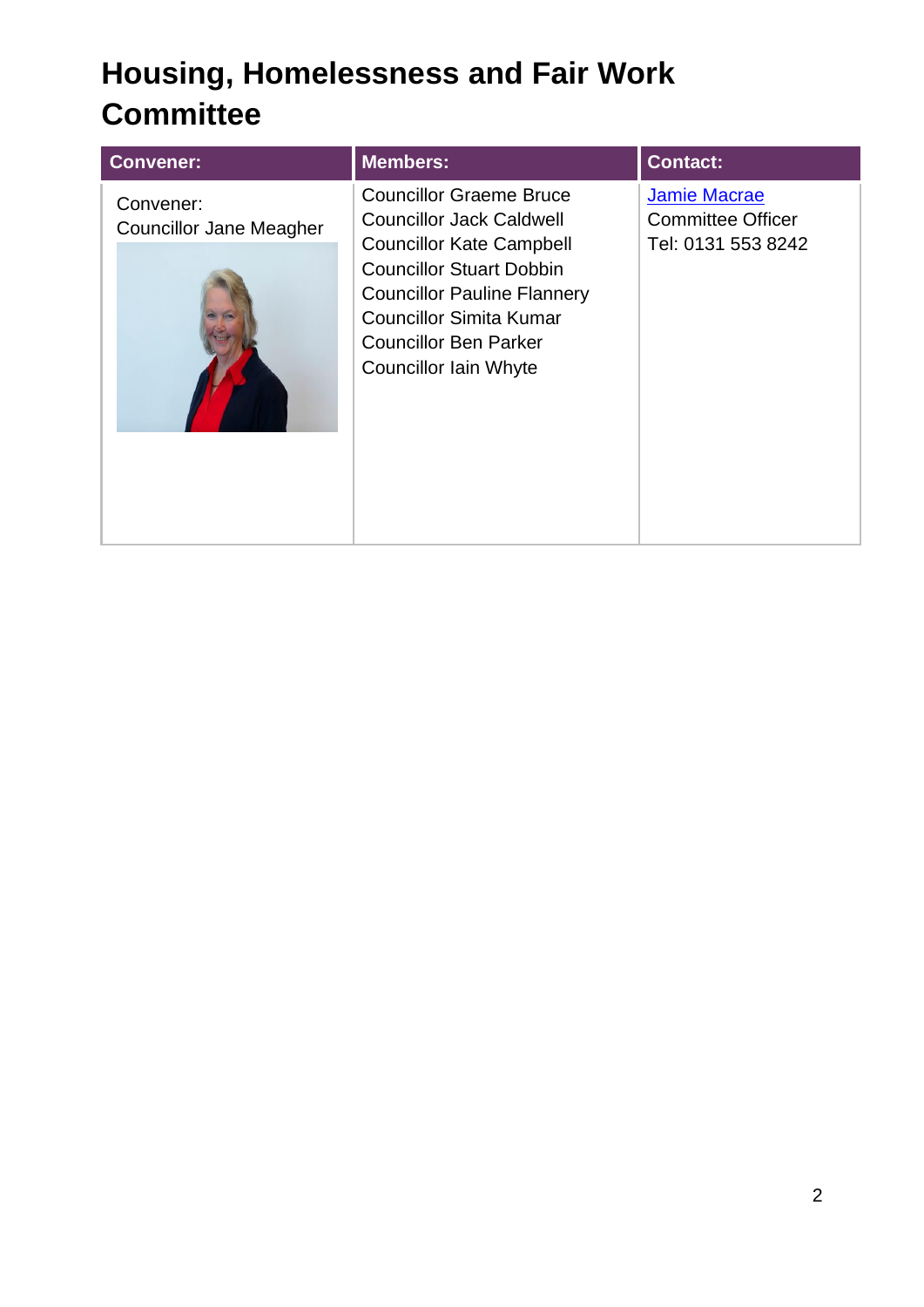### **Affordable Housing Supply - update**

The Council manages grant funding for affordable housing on behalf of Scottish Government. The budget for 2021/22 was £52.418 million and, despite ongoing challenges with supply of materials and labour, the Council and Registered Social Landlords (RSL) spent the budget in full by the end of the financial year. Overall, 1,251 new affordable homes were approved for site start for social rent, mid-market rent and low-cost home ownership (51 more than estimated in the Strategic Housing Investment Plan (SHIP) [2022-27](https://democracy.edinburgh.gov.uk/documents/s39972/7.5%20-%20Strategic%20Housing%20Investment%20Plan%20SHIP%202022-27.pdf)  [report](https://democracy.edinburgh.gov.uk/documents/s39972/7.5%20-%20Strategic%20Housing%20Investment%20Plan%20SHIP%202022-27.pdf) ). A total of 1,041 homes completed (estimate was 1,218 homes). Delays were due to market conditions; however, it is expected that the majority of these homes will complete in the early part of 2022/23.

The Scottish Government's new grant subsidy benchmarks were confirmed in October 2021, with all applications awarded in the last quarter of 2021/22 at the higher benchmark levels or above due to increases in development and construction costs. The new benchmark levels are between £71,500 and £94,800 for social rented homes. The average cost of developing a new affordable home in 2021/22 was £190,000.

Just over 60% of the grant funded approvals were for social rent; with 40% for mid-market rent. The Council is now able to access grant funding to support development of mid rent homes by Edinburgh Living (the Council's Limited Liability Partnership). 186 Edinburgh Living mid-market rent homes benefited from this change in grant funding arrangements.

Resource Planning Assumptions for the Affordable Housing Supply Programme are in place for the following three years. The 2022/23 Affordable Housing Supply Programme grant funding allocation is £45.182m rising to £45.960m in 2025/26.

A full briefing on the Affordable Housing will be arranged for Committee members in advance of the annual report on the SHIP (which is due to be presented to Committee later in the year).

### **Contact:**

[Lisa Mallon,](mailto:lisa.mallon@edinburgh.gov.uk) Enabling & Partnerships Operations Manager